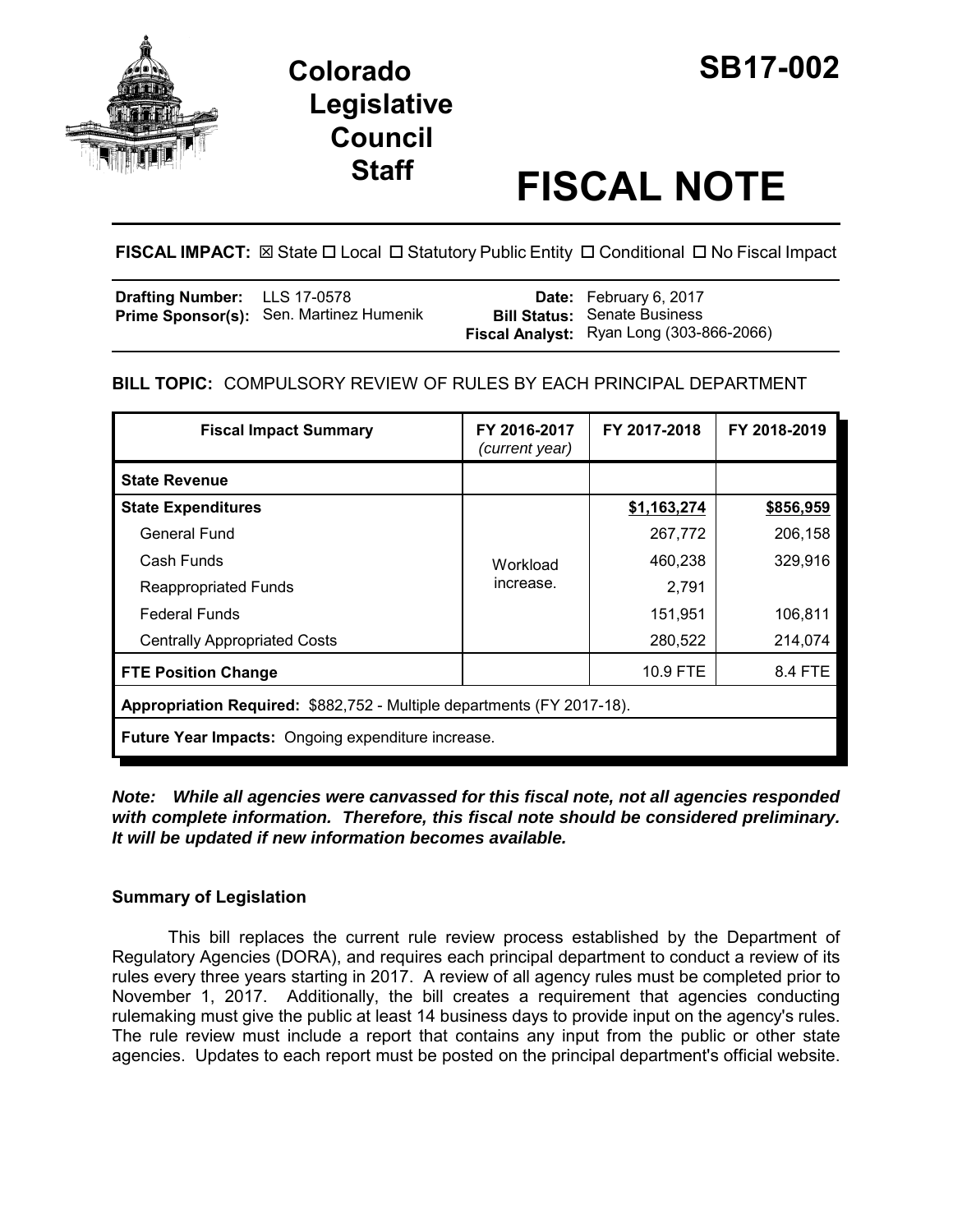#### **Background**

Senate Bill 14-063 amended the Administrative Procedures Act (APA) to require each principal department to establish, in cooperation with DORA, a schedule for the review of existing administrative rules. The current rule review schedule for agencies can be found in Table 1. This bill applied eight new statutory criteria, but was generally aligned with activities already taking place in the Executive Branch due to an executive order issued by the Governor in 2012. Executive Order D 2012-002 remains in effect until rescinded or superceded by a future executive order.

| Table 1. 2016 Principal Department Rule Review Schedule |                                  |  |  |
|---------------------------------------------------------|----------------------------------|--|--|
| <b>Department</b>                                       | <b>DORA Rule Review Schedule</b> |  |  |
| Agriculture                                             | 3 years                          |  |  |
| Corrections*                                            | N/A                              |  |  |
| Education                                               | Unknown                          |  |  |
| Governor*                                               | N/A                              |  |  |
| Health Care Policy and Financing                        | 5 years                          |  |  |
| <b>Higher Education</b>                                 | 1 year                           |  |  |
| <b>Human Services</b>                                   | 3 years                          |  |  |
| Judicial*                                               | N/A                              |  |  |
| Labor and Employment                                    | Unknown                          |  |  |
| Law                                                     | Unknown                          |  |  |
| Legislature*                                            | N/A                              |  |  |
| <b>Local Affairs</b>                                    | Unknown                          |  |  |
| Military and Veterans Affairs*                          | N/A                              |  |  |
| <b>Natural Resources</b>                                | 3 years                          |  |  |
| <b>Personnel and Administration</b>                     | 3 years                          |  |  |
| <b>Public Health and Environment</b>                    | 7 years                          |  |  |
| <b>Public Safety</b>                                    | 5 years                          |  |  |
| <b>Regulatory Agencies</b>                              | 5 years                          |  |  |
| Revenue                                                 | 5 years                          |  |  |
| <b>State</b>                                            | 3 years                          |  |  |
| Transportation                                          | 1 year                           |  |  |
| Treasury*                                               | N/A                              |  |  |

\*Department has no rules reviewed that pertain to this bill.

Administrative rules promulgated in accordance with the APA are compiled in the Code of Colorado Regulations (CCR). Rules vary widely in length and complexity. The number of rules promulgated by the various principal departments and other state agencies subject to the APA also varies widely.

When an agency wants to promulgate a new rule or amend an existing rule, it must first file a "Notice of Proposed Rulemaking" with the Secretary of State. The Secretary of State then publishes the notice in the Colorado Register, which acts as notice to the public. Once the notice is filed with the Secretary of State, the public is allowed to offer comments on the proposed rule. Colorado state agencies must accept and consider comments from the public before the agency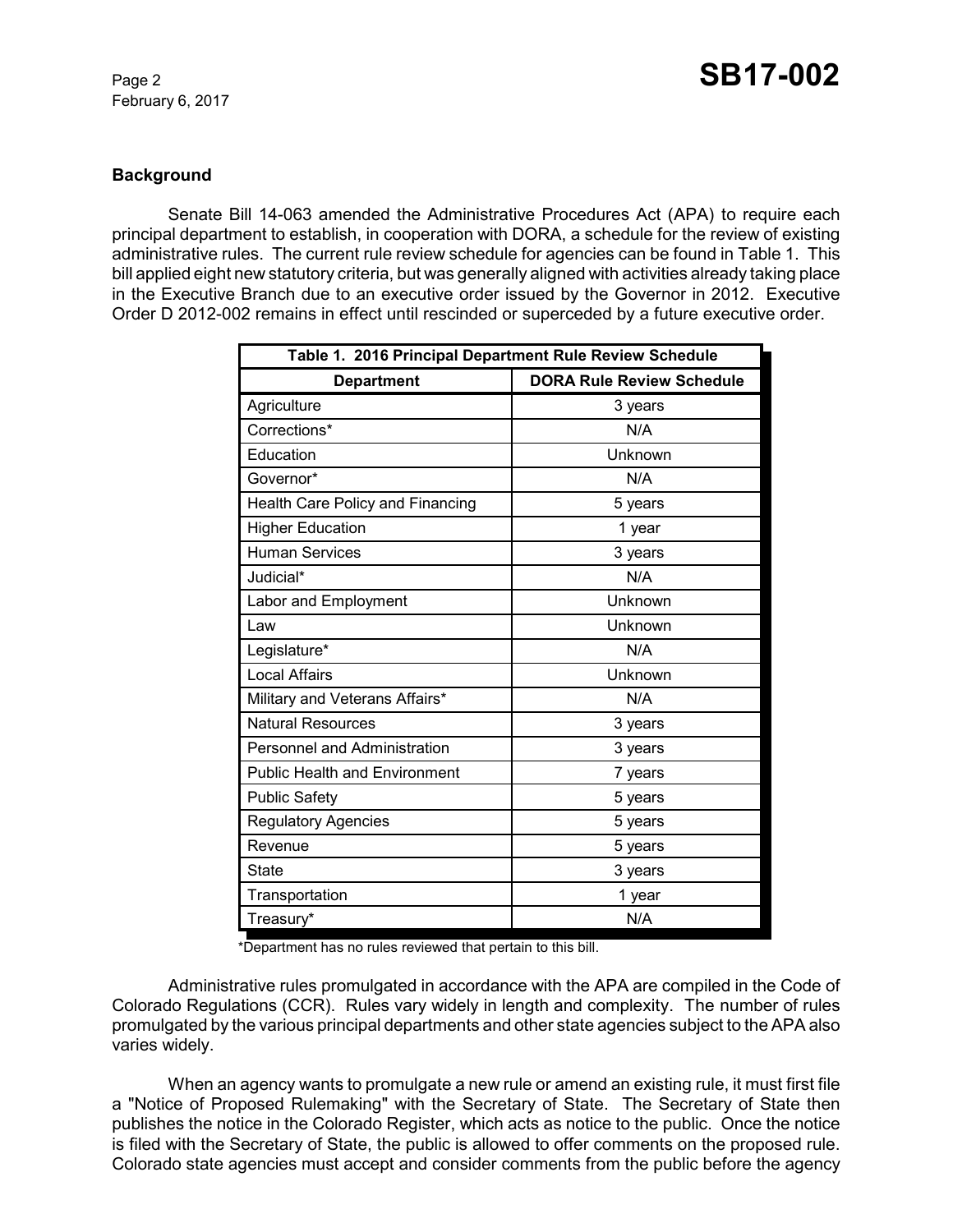can adopt, amend, or otherwise change any regulation not explicitly exempted from the APA. At the hearing on a proposed rule, an agency accepts written and oral testimony about the rule. Following this hearing, the agency has 180 days to file adopted rules with the Secretary of State for publication in the Colorado Register. Adopted rules go into effect 20 days after publication, or a later date if stated in the rule.

#### **State Expenditures**

*This bill is expected to increase state expenditures primarily in the Department of Health Care Policy and Financing (HCPF), the Department of Public Health and Environment (CDPHE), and the Department of Revenue (DOR) by \$1,163,274 in FY 2017-18 and \$856,959* in FY 2018-19. These costs are paid using General Fund, cash funds, reappropriated funds, and federal funds. Additionally, all state agencies will experience workload increases in FY 2016-17 in order to review all rules by the November 1 deadline.

*Assumptions.* The following assumptions are applied to the analysis in this fiscal note:

- FTE will be hired in FY 2017-18;
- 33 percent of all rules will be reviewed in each year of the three year cycle; and
- rules already reviewed in the current cycle can be counted for the report due November 1.

*All state agencies*. In the current FY 2016-17, all state agencies that promulgate rules will see an increase in workload in order to review all of their rules by the November 1 deadline and to implement the schedule as outlined in the bill. With the exception of HCPF, CDPHE, and DOR, state agencies will be able to accomplish the increase in workload within existing appropriations*.* This fiscal note assumes that any further resources needed by agencies not listed below will be requested through the annual budget process.

Due to the varying complexity of rules between state agencies and varying degree of time needed to gather stakeholder input, the workload between different agencies can vary widely. In addition, as shown in Table 1, the amount of time departments currently have to complete their current DORA scheduled rule review varies. Agencies that are currently on a three year review cycle will see fewer impacts to their current rule review process than agencies on a five or seven year rule review cycle. The two primary drivers for the departments requiring additional FTE are:

- the compression of their rule review schedule from their current schedule to a three year review schedule; and
- the complexity of department rules and level of stakeholder involvement required by these agencies.

| Table 2. Expenditures Under SB17-002               |            |            |  |  |  |
|----------------------------------------------------|------------|------------|--|--|--|
| <b>Cost Components</b>                             | FY 2017-18 | FY 2018-19 |  |  |  |
| <b>Health Care Policy and Financing Subtotal</b>   | \$314,971  | \$209,211  |  |  |  |
| <b>Personal Services</b>                           | \$242,173  | \$170,550  |  |  |  |
| <b>FTE</b>                                         | 3.9        | 2.8        |  |  |  |
| <b>Operating Expenses and Capital Outlay Costs</b> | 22,232     | 2,660      |  |  |  |
| Centrally Appropriated Costs*                      | 50,566     | 36.001     |  |  |  |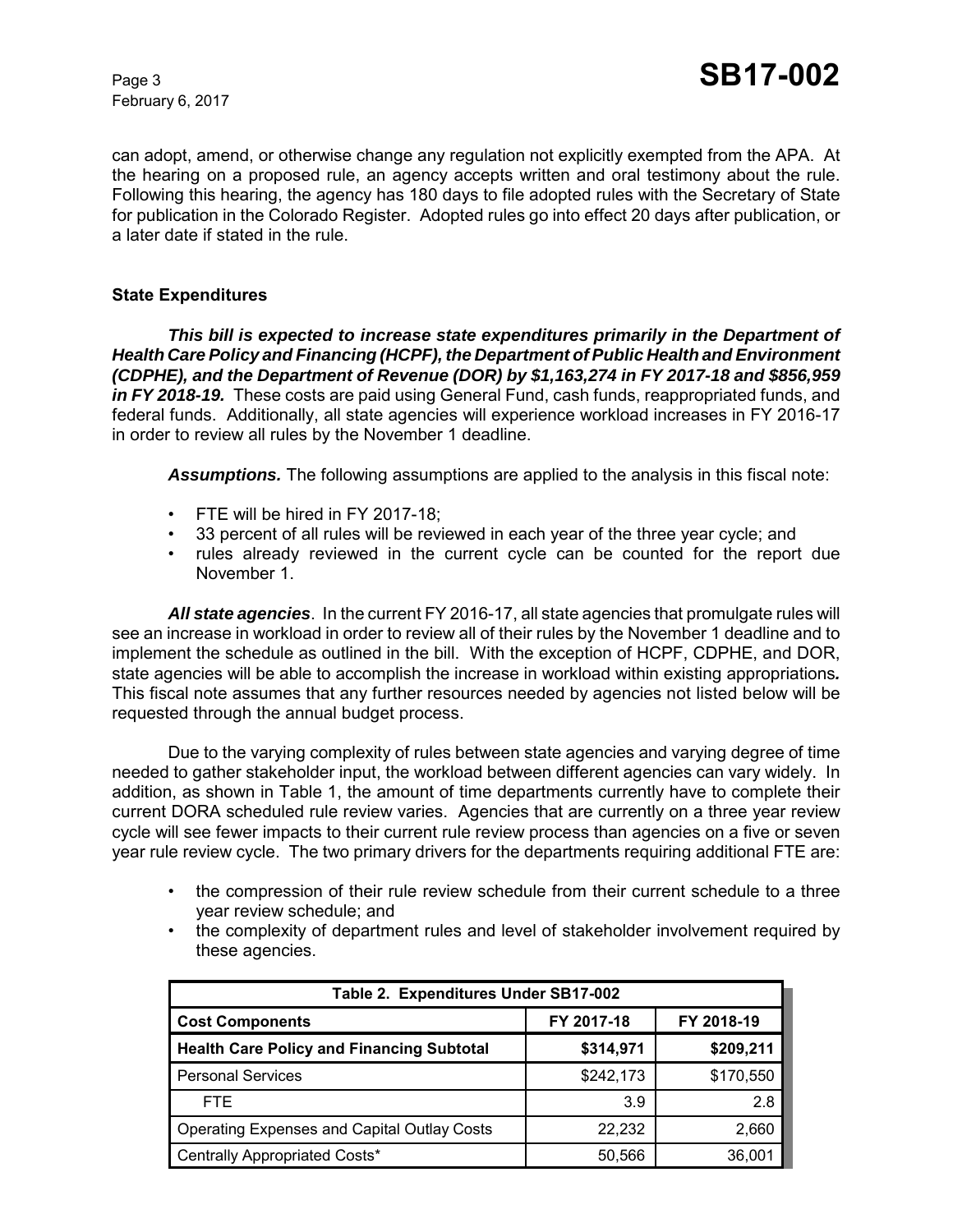| Table 2. Expenditures Under SB17-002 (Cont.)       |             |            |  |  |  |
|----------------------------------------------------|-------------|------------|--|--|--|
| <b>Cost Components</b>                             | FY 2017-18  | FY 2018-19 |  |  |  |
| <b>Public Health and Environment Subtotal</b>      | \$574,162   | \$425,682  |  |  |  |
| <b>Personal Services</b>                           | \$383,893   | \$297,100  |  |  |  |
| <b>FTE</b>                                         | 3.7         | 2.8        |  |  |  |
| Operating Expenses and Capital Outlay Costs        | 22,137      | 2,660      |  |  |  |
| Centrally Appropriated Costs*                      | 168,132     | 125,922    |  |  |  |
| <b>Revenue Subtotal</b>                            | \$274,141   | \$222,066  |  |  |  |
| <b>Personal Services</b>                           | \$195,168   | \$167,255  |  |  |  |
| <b>FTE</b>                                         | 3.3         | 2.8        |  |  |  |
| <b>Operating Expenses and Capital Outlay Costs</b> | 17,149      | 2,660      |  |  |  |
| Centrally Appropriated Costs*                      | 61,824      | 52,151     |  |  |  |
| <b>TOTAL COSTS</b>                                 | \$1,163,274 | \$856,959  |  |  |  |
| <b>TOTAL FTE</b>                                   | 10.9        | 8.4        |  |  |  |

 *\* Centrally appropriated costs are not included in the bill's appropriation.*

*Department of Health Care Policy and Financing.* The department requires 3.9 FTE in FY 2017-18 and 2.8 FTE in FY 2018-19 and thereafter to help with the full review of all department rules by November 1 and collapse their current five year review schedule into the three year review schedule required under this bill. HCPF rules are generally related to health benefits, health program eligibility, provider enrollment, and recovery of payments. These rules are complex, and have a high degree of interest and participation from stakeholders. This fiscal note assumes the department will continue to involve the Medical Services Board in the rule review process. These costs will be paid from General Fund, the Hospital Provider Fee Cash Fund, and federal funds.

*Department of Public Health and Environment.* The department requires 3.7 FTE in FY 2017-18 and 2.8 FTE in FY 2018-19 and thereafter to complete a full review of all department rules and collapse their current seven year review schedule to three year review schedule as required under this bill. The technical nature of the department's activities, such as regulating power plant emissions or hazardous waste, means that rules are highly technical and detailed. These costs will be paid from General Fund, various cash funds in CDPHE, reappropriated funds, and federal funds.

*Department of Revenue.* The department requires 3.3 FTE in FY 2017-18 and 2.8 FTE in FY 2018-19 and thereafter to complete a full review of all rules and collapse their current five year review schedule to a three year review schedule as required under this bill. Much of the rule review for this department is managed by a single section of staff, rather than spread between multiple sections and managers. These costs will be paid from General Fund and various cash funds in DOR.

*Centrally appropriated costs.* Pursuant to a Joint Budget Committee policy, certain costs associated with this bill are addressed through the annual budget process and centrally appropriated in the Long Bill or supplemental appropriations bills, rather than in this bill. The centrally appropriated costs subject to this policy are estimated in the fiscal note for informational purposes and summarized in Table 3. CDPHE indirect costs are 25.5 percent. DOR leased space is included to show the incremental impact of the additional FTE, and calculated at DOR's rate of 200 square feet per FTE at a rate of \$27 per square foot.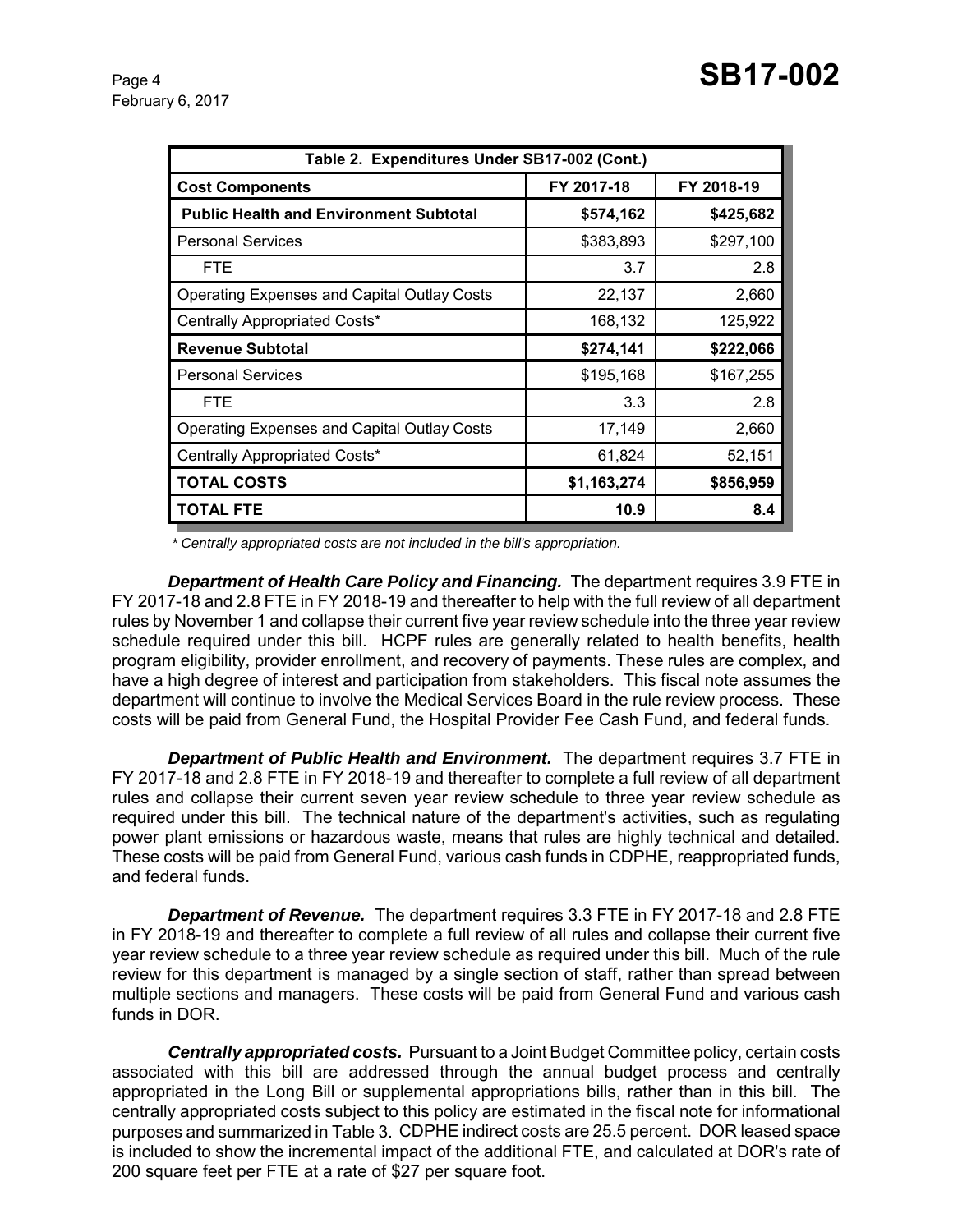| Table 3. Centrally Appropriated Costs Under SB17-002                 |            |            |  |  |  |
|----------------------------------------------------------------------|------------|------------|--|--|--|
| <b>Cost Components</b>                                               | FY 2017-18 | FY 2018-19 |  |  |  |
| Employee Insurance (Health, Life, Dental, and Short-term Disability) | \$85,037   | \$65,624   |  |  |  |
| Supplemental Employee Retirement Payments                            | 73,587     | 56,891     |  |  |  |
| Indirect Costs (CDPHE)                                               | 103,538    | 76,439     |  |  |  |
| Leased Space (DOR)                                                   | 18,360     | 15,120     |  |  |  |
| <b>TOTAL</b>                                                         | \$280,522  | \$214,074  |  |  |  |

#### **Technical Note**

The November 1, 2017, reporting deadline will likely not allow agencies enough time to perform the tasks required under the bill.

#### **Effective Date**

The bill takes effect upon signature of the Governor, or upon becoming law without his signature.

#### **State Appropriations**

For FY 2017-18, this bill requires the following appropriations:

- \$264,405 to HCPF, and an allocation of 3.9 FTE;
- \$406,030 to CDPHE, and an allocation of 3.7 FTE; and
- \$212,317 to DOR, and an allocation of 3.3 FTE.

A breakdown of funds is displayed below in Table 4.

| Table 4. Summary of Appropriations Under SB17-002 |                        |                                |                                |                         |  |  |
|---------------------------------------------------|------------------------|--------------------------------|--------------------------------|-------------------------|--|--|
| <b>Department</b>                                 | General<br><b>Fund</b> | <b>Cash Funds</b><br>(Various) | Reappropriated<br><b>Funds</b> | Federal<br><b>Funds</b> |  |  |
| <b>HCPF</b>                                       | \$82,589               | \$49,614                       |                                | \$132,203               |  |  |
| <b>CDPHE</b>                                      | 80,822                 | 302,668                        | 2,791                          | 19,748                  |  |  |
| <b>DOR</b>                                        | 104,361                | 107,956                        |                                |                         |  |  |
| Total                                             | \$267,772              | \$460,238                      | \$2,791                        | \$151,951               |  |  |

#### **Departmental Difference**

The fiscal note assumes that since the CDPHE currently has the longest review schedule, the most complicated rules, and an extensive stakeholder input process they represent the baseline for FTE requests. For FY 2018-19, the FTE requests for HCPF and DOR were brought in line with